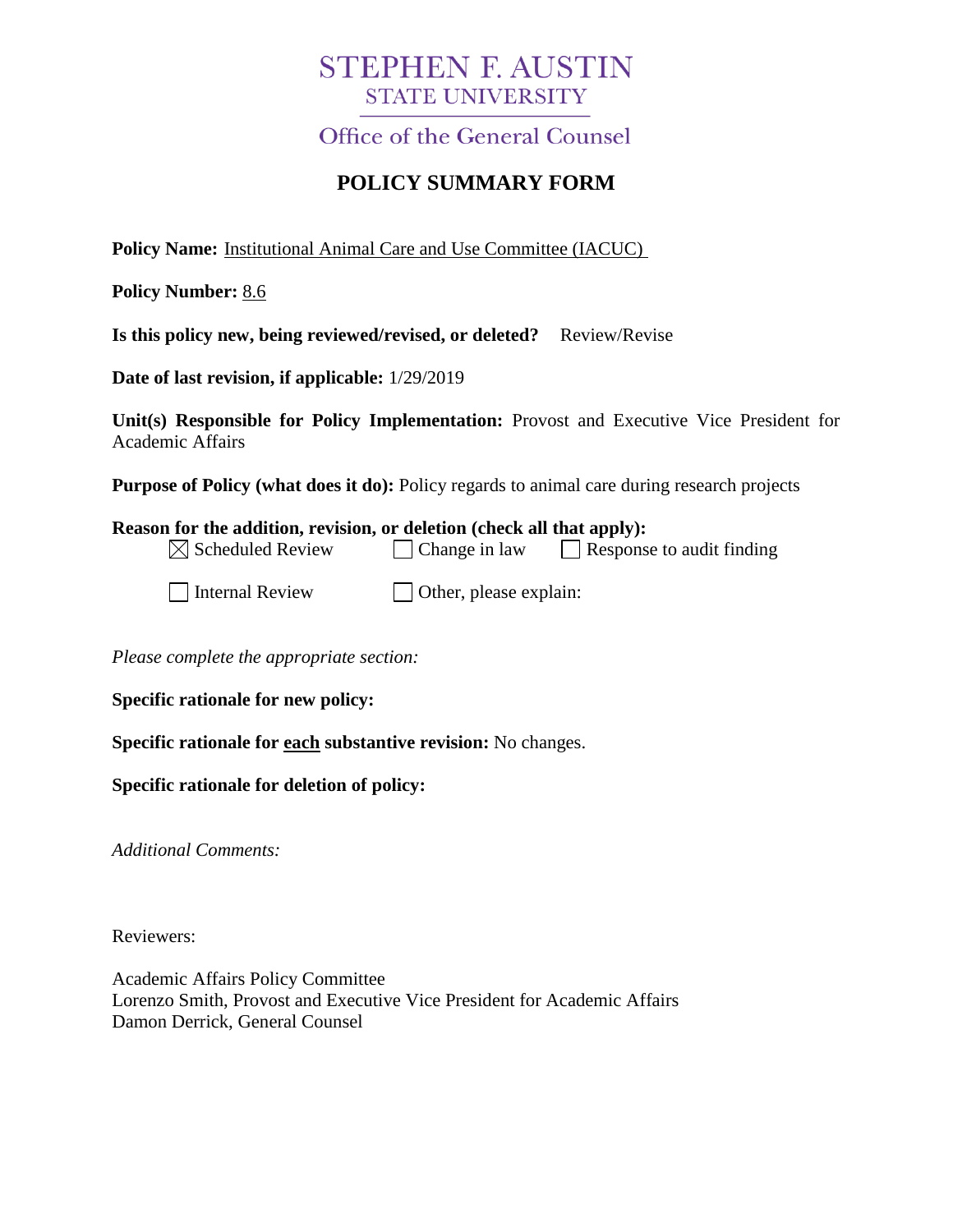## **Institutional Animal Care and Use Committee (IACUC)**

**Original Implementation:** April 17, 2012 **Last Revision:** January 29, 2019*April 12, 2022*

The Stephen F. Austin State University Institutional Animal Care and Use Committee (IACUC) is responsible for the review of research and teaching activities that involve vertebrate animals.

This review process ensures that all university activities comply with government regulations set forth by the United States Department of Health and Human Services, Office of Laboratory Animal Welfare (OLAW) and by the United States Department of Agriculture-Animal and Plant Health Inspection Service (USDA-APHIS) under the Animal Welfare Act (AWA).

The IACUC will consist of a minimum of five (5) members, including: at least one faculty member representing an academic department utilizing vertebrate animals for research, testing, or training; one member from a department that does not utilize animals in research; one doctor of veterinary medicine; and one member of the community not associated with the university. The committee will meet at least twice per year and on an as-needed basis to review faculty research proposals that involve vertebrate animals and complete any additional tasks required by law.

The IACUC will establish and publish the processes that must be followed when vertebrate animals are to be used in research. The dean of research and graduate studies will serve as the institutional official (IO). The IACUC reports to the IO, who possesses administrative and operational authority to ensure compliance with relevant policies from OLAW and the AWA.

No activities involving vertebrate animals can be carried out without approval from the IACUC. This includes activities that may be considered exempt activities and/or exempt animals.

This policy applies to all activities, teaching and research, that involve vertebrate animals that are: sponsored by the university; conducted by university faculty, staff, visitors, or students; and conducted using property and/or facilities owned by the university.

Failure to comply with applicable federal policies related to animal care and use may result in civil and/or criminal penalties, and may also result in loss of federal funding to the university.

**Cross References:** 9 C.F.R. § 2.31; Animal Welfare Act, 7 U.S.C. 2131 et. seq.; Office of Laboratory Animal Welfare, *Guide for the Care and Use of Laboratory Animals*, 8th edition; Office of Laboratory Animal Welfare, *Institutional Animal Care and Use Committee Guidebook*, 2nd edition; ORSP Grants and Contracts Procedures Manual; SFASU IACUC Policies and